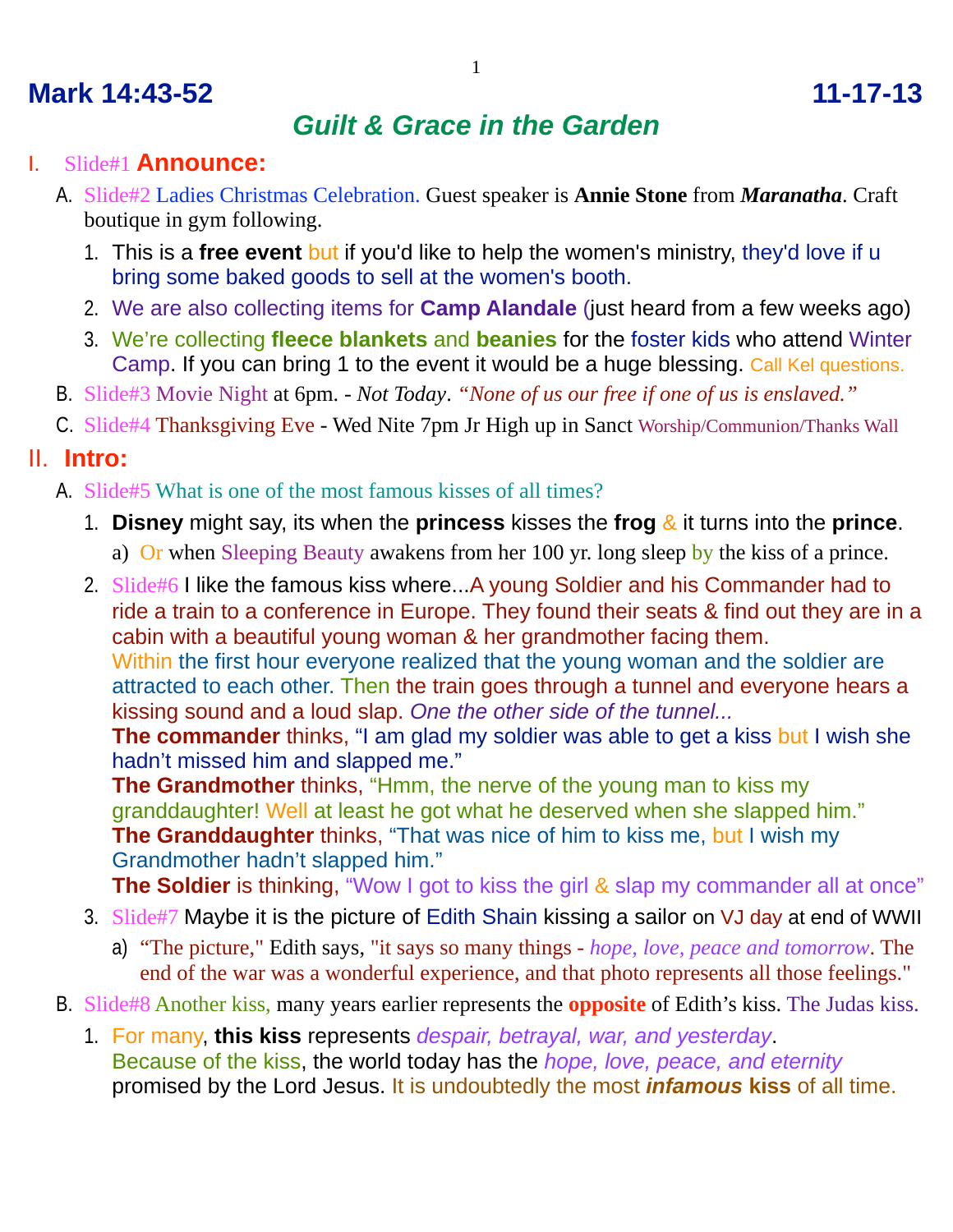2

- C. Slide#9 Title: *Guilt & Grace in the Garden*
- D. Outline: *5 symbols...*A **Garden**, A **Kiss**, A **Sword**, A **Cup**, A **Cloak**.

### III. Slide#10 **THE** *GARDEN* **OF OBEDIENCE**

- A. History **started** in a Garden (Eden). History will **end** one day in a Garden (Heaven's Main St).
	- 1. *In between* we find Jesus in this Garden, the Garden of Gethsemane.
	- 2. In the 1st Garden, we have the 1st Adam  $\&$  it became a Garden of disobedience  $\&$  sin.
	- 3. In Gethsemane we have the last Adam & it became a Garden of obedience & submission
- B. Chief priests, Scribes, & the elders (i.e. the Sanhedrin) were able to issue *A Warrant for His Arrest*.
- C. Judas, **one of the twelve** (43) Which made the crime more *heinous*.
	- 1. Judas, Seller of the Savior. Turning inJesus.
	- 2. The one who would commit **suicide**, 1st commits **homicide** & an attempted **deicide** (an attempt on the life of **God**, *if that were possible*).
	- 3. Judas brought a great multitude w/swords & clubs proving thus he totally misunderstood Jesus, & His mission.
		- a) Or perhaps...He might do a miracle??? [but what then Judas?]
		- b) We note the **posse** of Judas & the **poise** of Jesus.
- D. **Swords** Roman soldiers.
	- 1. John 18:3 Then Judas, having received a detachment of troops, and officers from the chief priests and Pharisees, came there with lanterns, torches, and weapons.
- E. **Clubs** local recruits, obviously put together quickly.
- F.  $(44)$  A signal Why?
	- 1. Very dark. Moonlight & torches were the only light. All would be dressed very similar. Most likely all would have long hair, facial hair, & speak a similar dialect. So, a signal was needed.
- G. **Lead Him away safely** Is this possible?
	- 1. Judas, *a Greater than Samson is here!*
- H. With no Miranda rights, the posse takes him in.
	- 1. Was Jesus thinking about Is.53:7? He was led as a lamb to the slaughter, And as a sheep before its shearers is silent, So He opened not His mouth.
- I. Jesus, In custody...but In **charge**. In custody...In **control**.
- J. Jesus was still *in charge* of the agenda for that night. He was and is *Lord of all*. He was *not a victim*. Be of good cheer, I have overcome the world.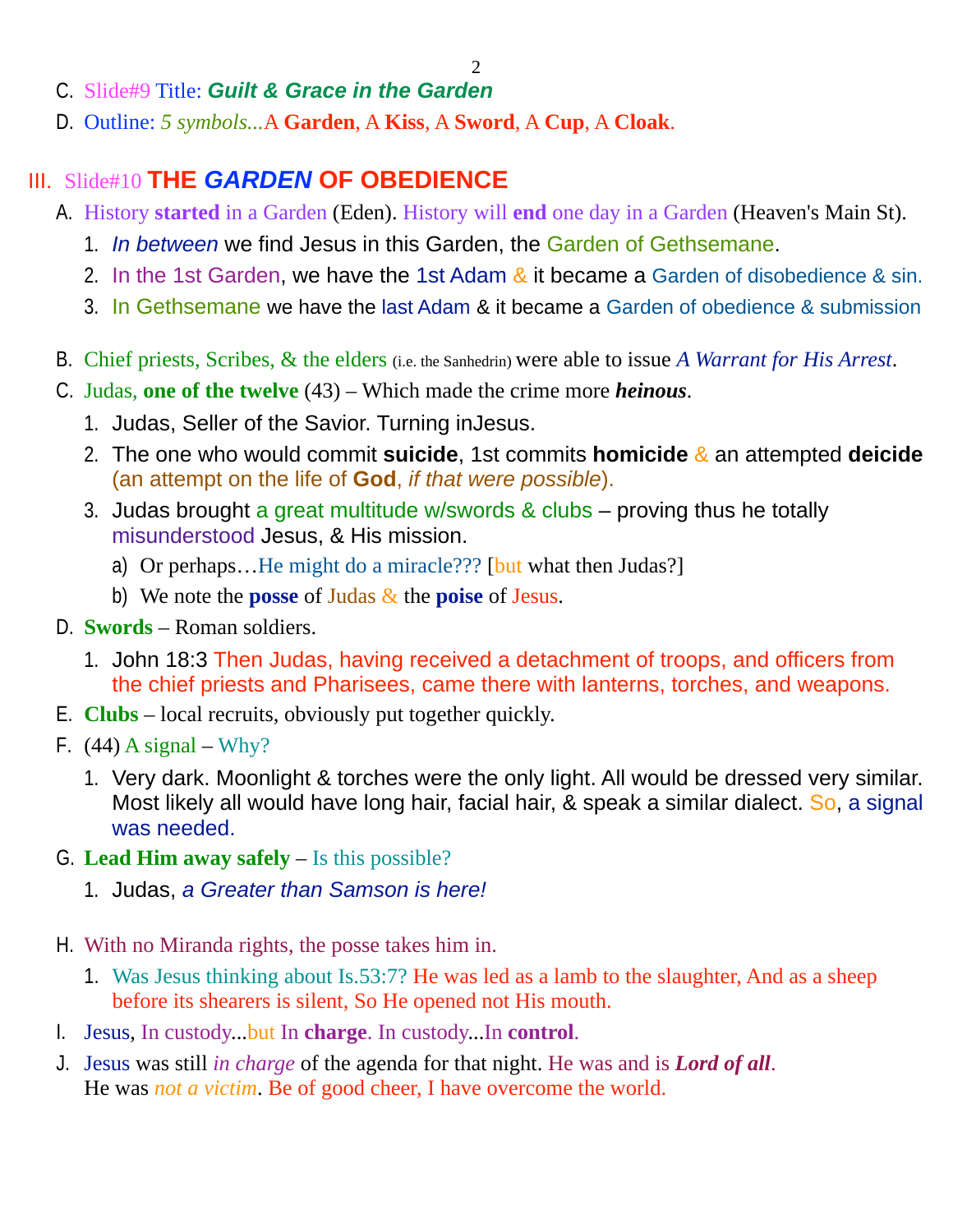3

1. He deliberately allowed Himself to be arrested & taken prisoner. His time had come. But the soldiers were not allowed to do this without **first bowing to Him**.

## IV. Slide#11 **THE** *KISS* **OF TREACHERY**

- A. Sealed with a kiss. Kiss of death. Kiss & tell. The most infamous kiss of all time.
	- 1. Prov.27:6 Faithful are the wounds of a friend, But the kisses of an enemy are deceitful.
- B. Imagine the personal hurt to Jesus to have Judas betray Him.
	- 1. Judas had been **hand picked**. He was one of Jesus' **closest friends**. He had been given the **special responsibility** of being **treasurer** for the entire band of disciples.
	- 2. Have you ever been betrayed by:
		- a) A spouse? A friend who gossiped away your reputation? A family member? A coworker who took credit for your work? A company who fired you just before retirement? A business partner who progressively shoved you aside? Then you understand something of the *emotional suffering* Jesus went through.
- C. Kissed Him (καταφιλέω) In the NT we have *phileo*, "to kiss, to be friendly," BUT HERE *kataphileo*, "to kiss thoroughly, to be very friendly".
	- 1. The *kata* makes it **intensive**, indicating a prolonged kissing.
	- 2. *Thayer*, "to kiss much, kiss again and again, kiss tenderly."
	- 3. Same word is used of the **woman** who kissed the feet of Christ; Same word used of the **father's** greeting of the returning prodigal; Same word used of the farewell to Paul of the **Ephesian Christians**.
		- a) The kiss a customary mark of respect. *And now*, these tokens of **devotion** turned into symbols of **treachery**.
	- 4. The betraying Judas kiss, the *grimmest* & *most awful* thing in the entire gospel story.
		- a) **Judas' kiss** showed how **low** a human heart could go; **Jesus' response** showed how **high** a heart could soar. Kent Hughes
			- (1) "Friend, why have you come?"
- D. Have you ever been betrayed? Even worse, betrayed w/a kiss? Are you entitled to hatred? Whom have you given the Judas kiss to?

# V. Slide#12 **THE** *SWORD* **OF REBELLION**

- A. Peter's sword symbolizes *Rebellion* against the will of God.
	- 1. Peter should have known that Jesus would be arrested and that He would willingly surrender to His enemies.
	- 2. Peter made every mistake possible: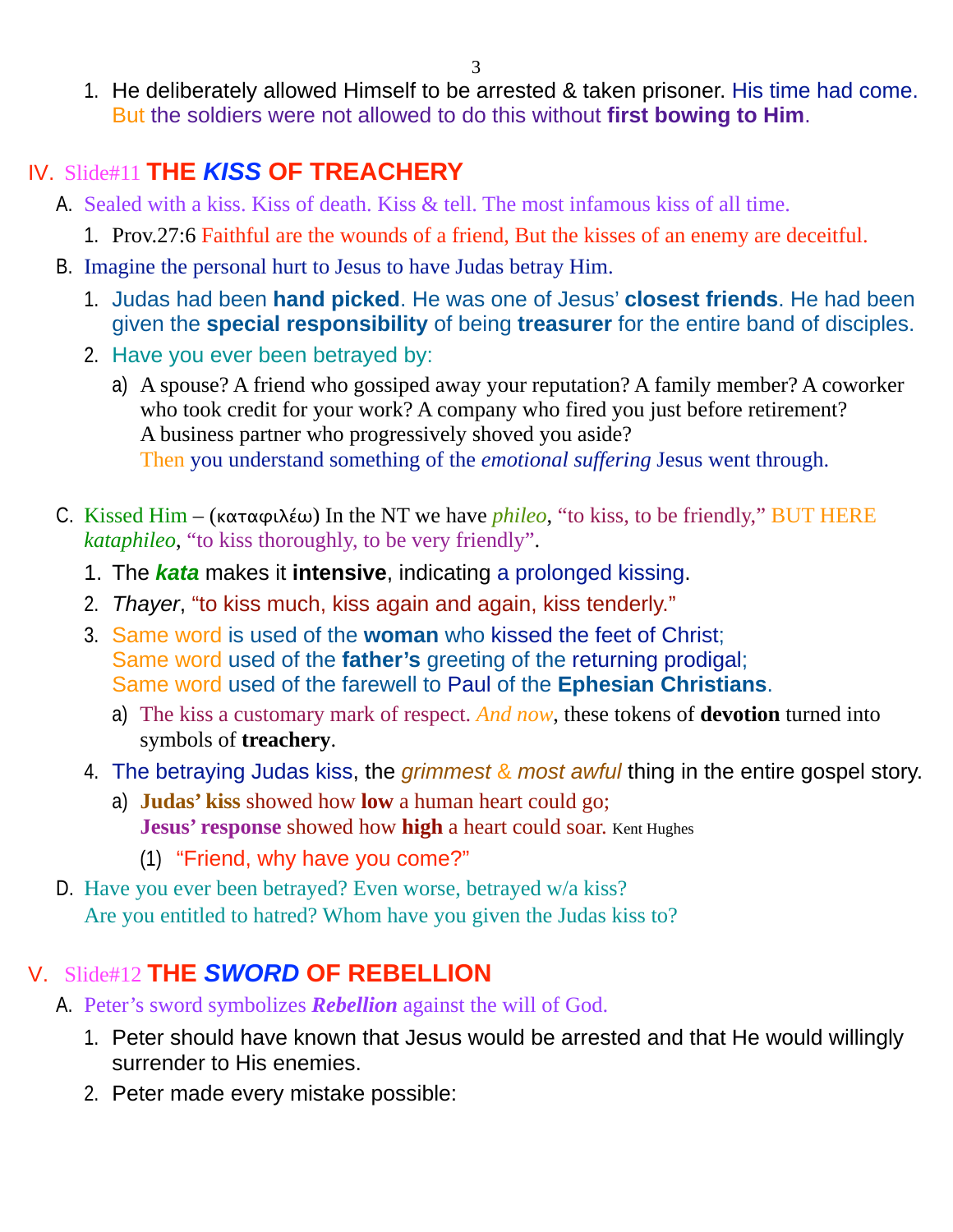- a) Slide#13 He fought the **wrong enemy**. He used the **wrong weapon**. He had the **wrong motive**. And...He accomplished the **wrong result**.
- b) He simply imitated the officers who came to arrest Jesus. And in so doing He was openly **resisting** the will of God and **hindering** the work that Jesus came to accomplish.
	- (1) He was sincere, but sincerely wrong.
	- (2) How did he get to this place?...from his *prayerlessness* we talked about last week.
- B. This was probably just too much for Peter to stand there  $\&$  take. So, he severs the right ear of *Malchus*, the High priests servant.
	- 1. **Mark** probably thought it too dangerous to reveal **Peters** name when writing this. [John will some 40 years later, after Peters death]
	- 2. But, Jesus offers *no resistance* to His arrest, & doesn't want any well-meaning interventions on His behalf.
		- a) Slide#14a We must learn to never fight **spiritual** battles w/**physical** weapons.
			- (1) 2 Cor.10:3,4(NIV) For though we live in the world, we do not wage war as the world does. The weapons we fight with are not the weapons of the world. On the contrary, they have divine power to demolish strongholds.
	- 3. Had Jesus not healed Malchus, Peter would have been arrested as well; & there might have been **4 crosses on Calvary**.
		- a) And if 4 crosses on Calvary...then no sermon after Pentecost by Peter where 3000 get saved; nor 5000 following that. Nor all the stories in the 1st 5 chapters of Acts.
		- b) And what **if** Peter succeeded? He would have kept Jesus from going to the cross???
			- (1) Slide#14b How easy it is to be *out of step w/Jesus* when we think we are **serving** Him, even **defending** Him.
		- c) There is a sad story of 2 prominent preachers from the 19th cent., **Newman Smith** & **Robert Hall.** A controversy arose between the 2 on some religious point, & Rev. Smith wrote a bitter pamphlet denouncing Hall & his doctrine. Having finished the pamphlet, Smith was having trouble coming up w/what he thought was a proper title. So he sent the book to a good friend for a suggestion. Some time earlier Rev. Smith had written a widely read & helpful pamphlet entitled, *Come to Jesus*. When his friend read the new pamphlet against Hall, he sent the pamphlet back w/this suggestion, "The title I suggest for your pamphlet is this, *"Go to Hell,* by the author of *Come to Jesus!"*[1](#page-3-0)
- C. Slide#14c We don't fight *for His kingdom*. We sacrifice. We suffer. We surrender *for His kingdom*
- D. Lopped off any ears lately? Is there any blood on the ground due to a blow you have selfrighteously & wrongly inflicted?
	- 1. I mean, has **your tongue** cut up **anyone's ears** this week w/its razor-sharpness?

<span id="page-3-0"></span><sup>1</sup> Clarence Macartney; The woman of Tekoh & other sermons of Bible Characters; pg.128.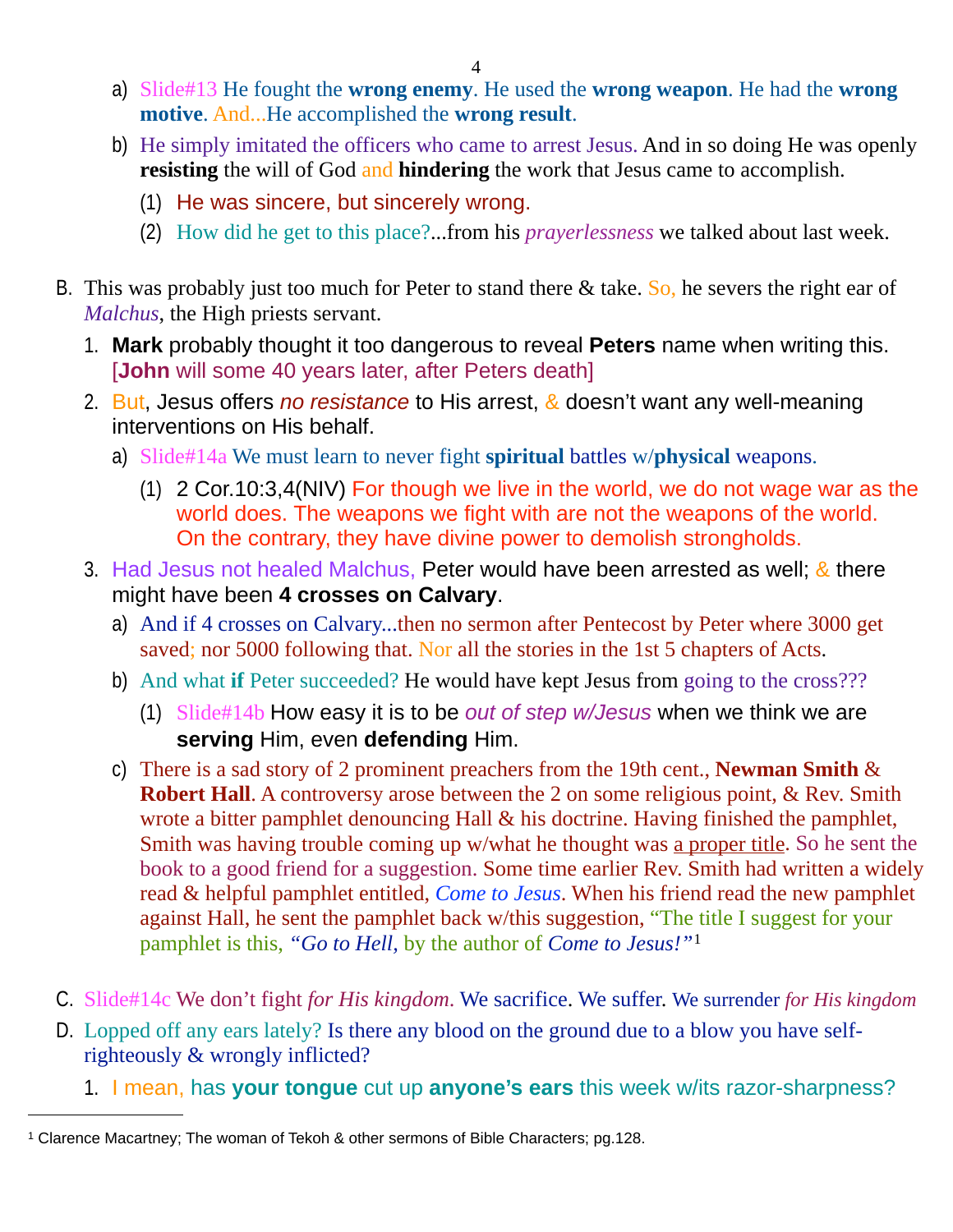- 2. It's hard to remember when someone's attacking you that, our struggle is not against flesh and blood(them), but against the rulers, against the authorities, against the powers of this dark world & against the spiritual forces of evil in the heavenly realms.
- 3. It's much easier to grab any sword of the flesh & start wielding, then to pick up the sword of the spirit & use it aright!
- E. Remember the Lord specializes in restoring loped-off ears.

### VI. Slide#15 **THE** *EAR* **OF GRACE**

- A. Jesus' last miracle. The most beautiful & touching of all.
	- 1. He kept the best wine, *the best miracle*, until the last.
	- 2. Jesus great text was in *Mt.5:43-45*. Now, His great illustration of that text.
		- a) Slide#16 You have heard that it was said, 'You shall <u>love</u> your neighbor and hate your enemy.' **But** I say to you, **love** your enemies, **bless** those who curse you, **do good** to those who hate you, and **pray for** those who spitefully use you and persecute you, that you may be sons of your Father in heaven.
			- (1) He practiced what He preached.
- B. Jesus **grace** shined through, not only with the **ear** that night, but...
	- 1. When He crossed the Kidron, fully conscious that Judas was betraying Him.
	- 2. When He went into the Garden of Gethsemane surrendered to the Father's will.
	- 3. When He protected His disciples. (He told them to let them go in John's gospel)
	- 4. When He yielded Himself into the hands of sinners that He might suffer & die for us.

### VII. Slide#17 **THE** *CUP* **OF SUBMISSION**

- A. **Peter** took up a **sword**, but **Jesus** took a **cup**.
	- 1. Never fear the cup that the Father has prepared for **you**.
	- 2. Jesus, how did you do it? He could *submit* to the abuse of men because He had *already submitted* to the will of God.

#### B. Slide#18 The hands of the creator **bound**!

- 1. Hands that **gathered** little children on His knee.
- 2. Hands that **touched** the leper and cleansed him.
- 3. Hands that **broke** the 5 loaves and 2 fish and fed 5000.
- 4. Hands that **formed** Adam from the dust of the ground.
- 5. The hands *that made the men who were now binding Him*.
- C. Do you feel **bound** this morning?